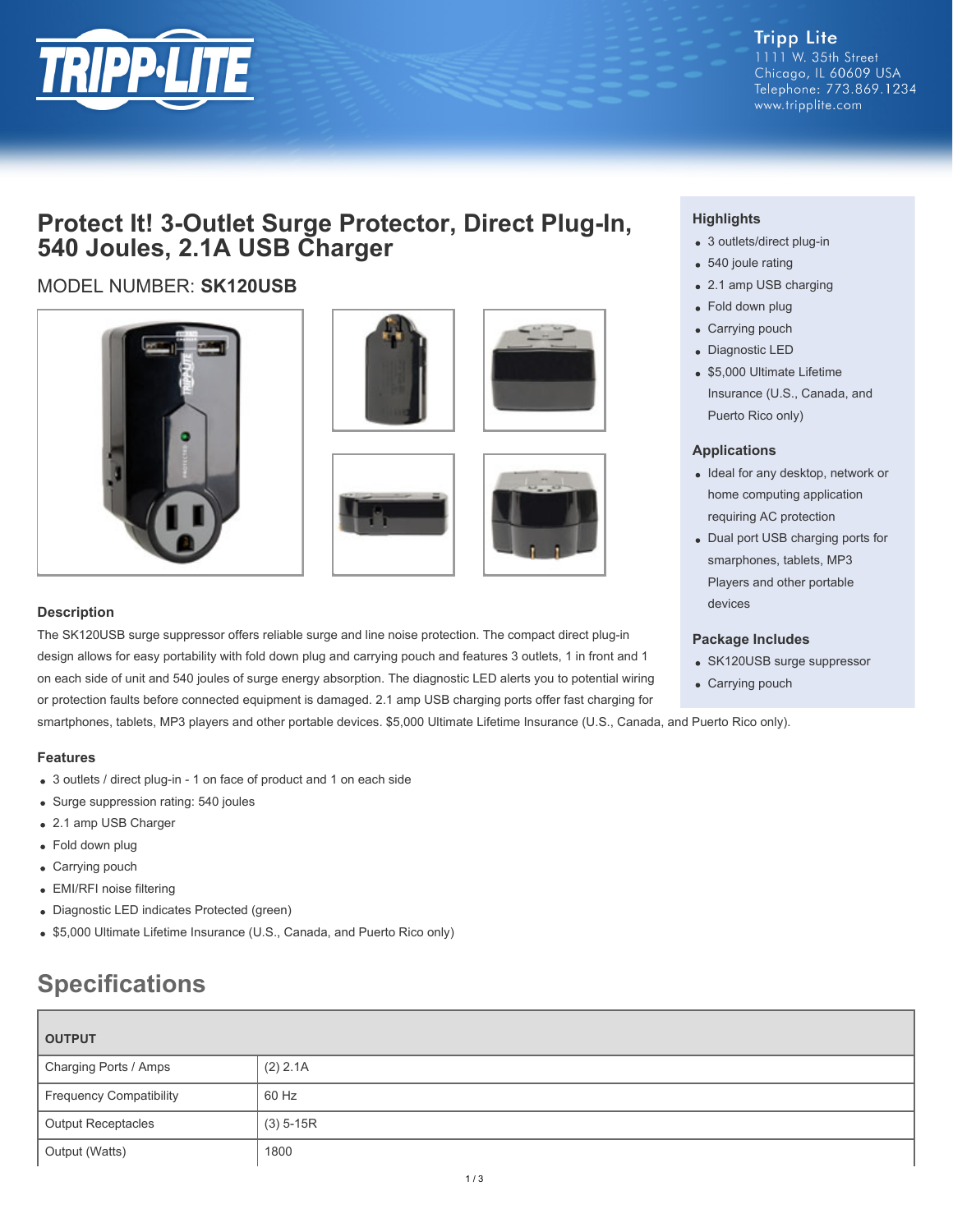

Tripp Lite<br>1111 W. 35th Street<br>Chicago, IL 60609 USA<br>Telephone: 773.869.1234<br>www.tripplite.com

| Circuit Breaker (amps)                 | 15                                                                           |  |
|----------------------------------------|------------------------------------------------------------------------------|--|
| Outlet Type                            | <b>NEMA 5-15R</b>                                                            |  |
| <b>USB Charging</b>                    | Yes                                                                          |  |
| <b>INPUT</b>                           |                                                                              |  |
| Nominal Input Voltage(s) Supported     | <b>120V AC</b>                                                               |  |
| Recommended Electrical Service         | 120V                                                                         |  |
| Input Connection Type                  | NEMA 5-15P input plug                                                        |  |
| Input Plug Features                    | 120V, 15A                                                                    |  |
| Input Cord Length (ft.)                | $\mathsf 0$                                                                  |  |
| Input Cord Length (m)                  | 0.00                                                                         |  |
| Input Cord Length Details              | Direct Plug-In                                                               |  |
| Voltage Compatibility (VAC)            | 120                                                                          |  |
| <b>SURGE / NOISE SUPPRESSION</b>       |                                                                              |  |
| AC Suppression Joule Rating            | 540                                                                          |  |
| AC Suppression Response Time           | $<$ 1ns                                                                      |  |
| <b>Protection Modes</b>                | Includes full normal mode (H-N) and common mode (N-G / H-G) line suppression |  |
| Clamping Voltage (RMS)                 | 500                                                                          |  |
| AC Suppression Surge Current<br>Rating | 27,000                                                                       |  |
| UL1449 Let Through Rating              | 500, 400, 500                                                                |  |
| Immunity                               | Conforms to IEE 587/ANSI C62.41                                              |  |
| DATALINE SURGE SUPPRESSION             |                                                                              |  |
| Telephone/DSL Protection               | <b>No</b>                                                                    |  |
| Cable (Coax) Protection                | No                                                                           |  |
| Network (Ethernet) Protection          | No                                                                           |  |
| <b>PHYSICAL</b>                        |                                                                              |  |
| Unit Dimensions (hwd / in.)            | 4.29 x 2.24 x 1.38                                                           |  |
| Unit Dimensions (hwd / cm)             | 10.9 x 5.69 x 3.51                                                           |  |
| Unit Weight (lbs.)                     | .31                                                                          |  |
| Unit Weight (kg)                       | .14                                                                          |  |
| Material of Construction               | Plastic                                                                      |  |
| Integrated Keyhole Mounting Tabs       | Direct plug-in suppressor mounts directly to a wall receptacle               |  |
| Housing Color                          | Black                                                                        |  |